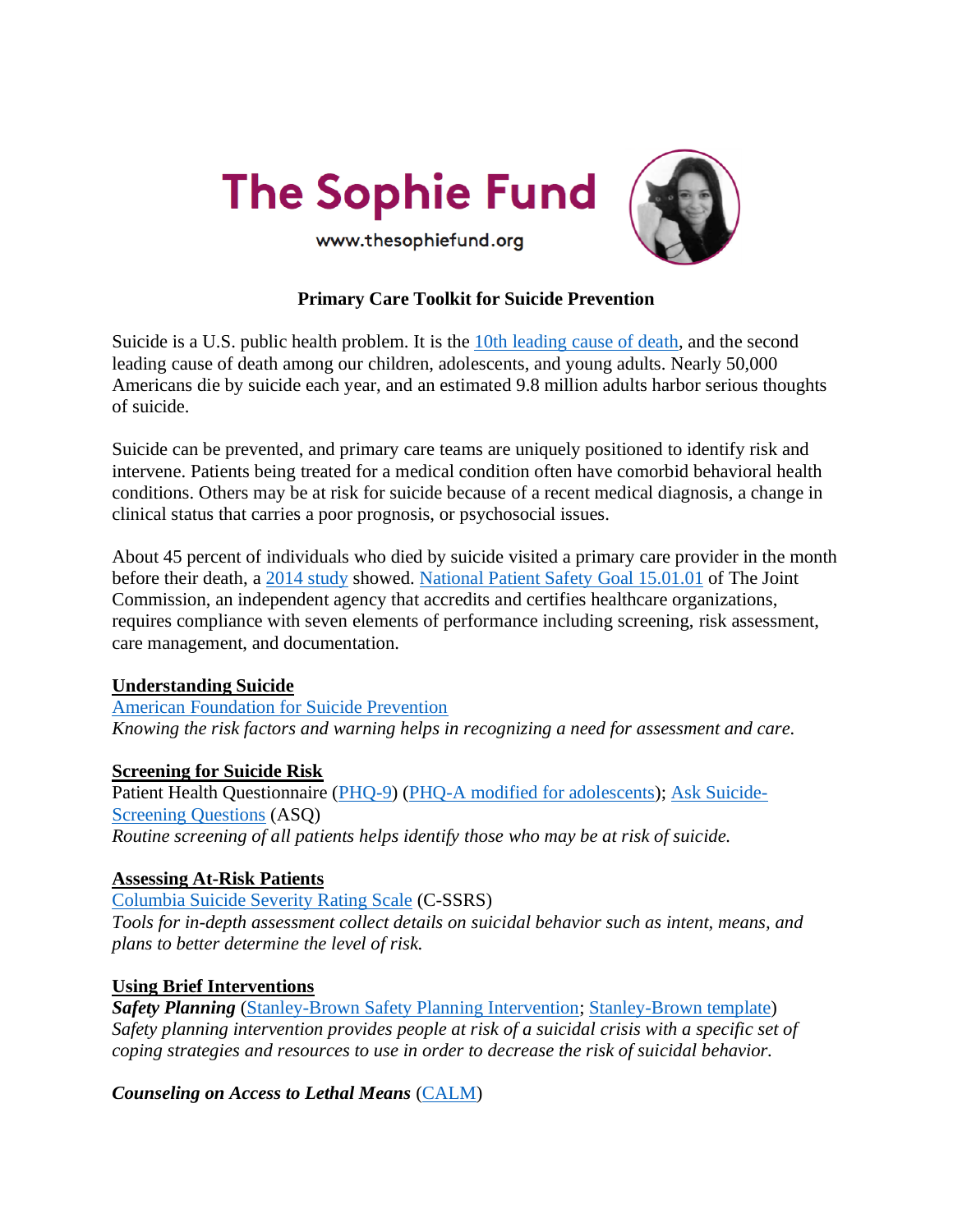*Reducing access to lethal means, such as firearms and medication, can determine whether a person at risk for suicide lives or dies.*

### *Crisis Support*

[National Suicide Prevention Lifeline:](https://suicidepreventionlifeline.org/) 988 or (800) 253-8255 [Crisis Text Line:](https://www.crisistextline.org/) 741-741 *Providing crisisline numbers to at-risk patients helps guide them to immediate support when they are struggling.*

### *Caring Contacts*

### [Now Matters Now](https://zerosuicide.edc.org/sites/default/files/nowmmattersnow.pdf) templates

*Caring contacts are brief communications (postcards, letters, patient portal emails, text messages, phone calls) with patients during care transitions in which care teams continue to show support for a patient, promote their connection to treatment, and increase patient engagement in care.*

## **Utilizing Care Management**

#### *Referrals*

*Referrals are made to appropriate healthcare settings according to the assessed level of suicide risk for suicide-specific treatment. New models of care suggest that care should be provided in the least restrictive setting.*

#### *[Electronic Health Records](https://zerosuicide.edc.org/toolkit/engage)* (EHRs)

*EHRs help clinicians and staff adhere to protocols and elevate the standard of suicide care.*

#### *Continuity of Care*

*Care coordination and transitions between primary care, inpatient, emergency department, and behavioral health settings support at-risk patients during periods of heightened vulnerability.*

#### *"The Minimum"*

*Before an at-risk patient's appointment ends, address their access to lethal means and add the National Suicide Prevention Lifeline number 988 or (800) 253-8255 and the Crisis Text Line number 741-741 to their phone contact list.*

#### **Training Opportunities**

[Zero Suicide Toolkit,](http://zerosuicide.sprc.org/toolkit) Suicide Prevention Resource Center [Suicide Care Training Options,](https://zerosuicide.edc.org/sites/default/files/2020-11/2020.11.18%20Suicide%20Care%20Training%20Options_0.pdf) Suicide Prevention Resource Center [Transforming Systems for Safer Suicide Care,](https://solutions.edc.org/solutions/zero-suicide-institute) Zero Suicide Institute Additional Resources [for Suicide Prevention,](https://clinicians.org/additional-resources-for-suicide-prevention/) Association of Clinicians for the Underserved [Administering the Patient Health Questionnaires 2 and 9 \(PHQ 2 and 9\) in Integrated Health](https://www.health.ny.gov/health_care/medicaid/redesign/dsrip/2016-07-01_phq_2_and_9_clean.htm)  [Care Settings,](https://www.health.ny.gov/health_care/medicaid/redesign/dsrip/2016-07-01_phq_2_and_9_clean.htm) New York State Office of Mental Health [Recognizing & Responding to Suicide Risk: Essential Skills](https://suicidology.org/training-accreditation/rrsr-primary-care/) in Primary Care (RRSR-PC) American Association of Suicidology [Suicide Risk Screening Training: How to Manage Patients at Risk for Suicide,](https://www.nimh.nih.gov/news/media/2019/suicide-risk-screening-training-how-to-manage-patients-at-risk-for-suicide) National Institute of Mental Health [C-SSRS Free Training for Individuals and Systems,](https://cssrs.columbia.edu/training/training-options/) The Columbia Lighthouse Project